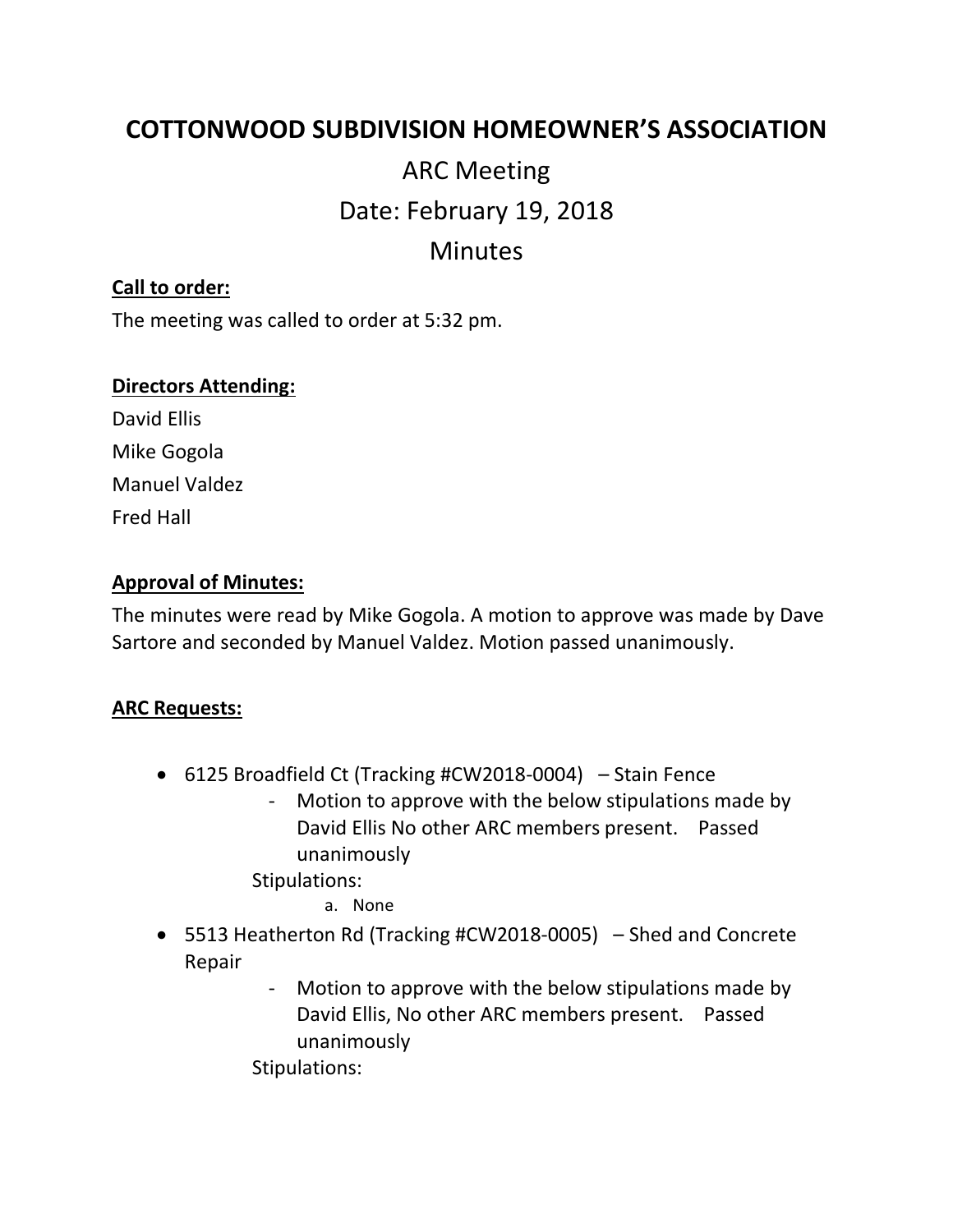- b. Must be contractor grade construction with all new materials. Construction shall be of brick or "hardiboard" siding and the roof constructed utilizing fiberglass shingles. The building shall be of a color and quality comparable to the main house and all colors shall be specified and approved by the ARC. No metal shall be permitted. The total area shall not exceed 400 sq. feet and shall be located no closer than five (5) feet from the side and rear property lines. No building or design shall violate the ordinances of Santa Rosa County. No more than one (1) outbuilding shall be allowed. No plumbing shall be connected or provided within this structure.
	- i. Must include 20' setback from back of home.
- 5704 Heatherton Rd (Tracking #CW2018-0006) Shed o Homeowner withdrew request
- 9104 Iron Gate (Tracking #CW2018-0007) Shed
	- Motion to approve with the below stipulations made by David Ellis, No other ARC members present. Passed unanimously

Stipulations:

- c. Must be contractor grade construction with all new materials. Construction shall be of brick or "hardiboard" siding and the roof constructed utilizing fiberglass shingles. The building shall be of a color and quality comparable to the main house and all colors shall be specified and approved by the ARC. No metal shall be permitted. The total area shall not exceed 400 sq. feet and shall be located no closer than five (5) feet from the side and rear property lines. No building or design shall violate the ordinances of Santa Rosa County. No more than one (1) outbuilding shall be allowed. No plumbing shall be connected or provided within this structure.
	- i. Must include 20' setback from back of home.
- 843 Saledo Slough (Tracking #CW2018-0008) Security Door
	- o Not a Cottonwood Homeowner. Submitted by mistake
- New Business
	- o Mike stated that he will review our thin road pavement with the county to see if they were paved correctly and legally.
	- o It was mentioned that the front yard of a home on Paige Point was in poor condition with no grass. The board felt that there may have been some septic tank repair but Mike will check.